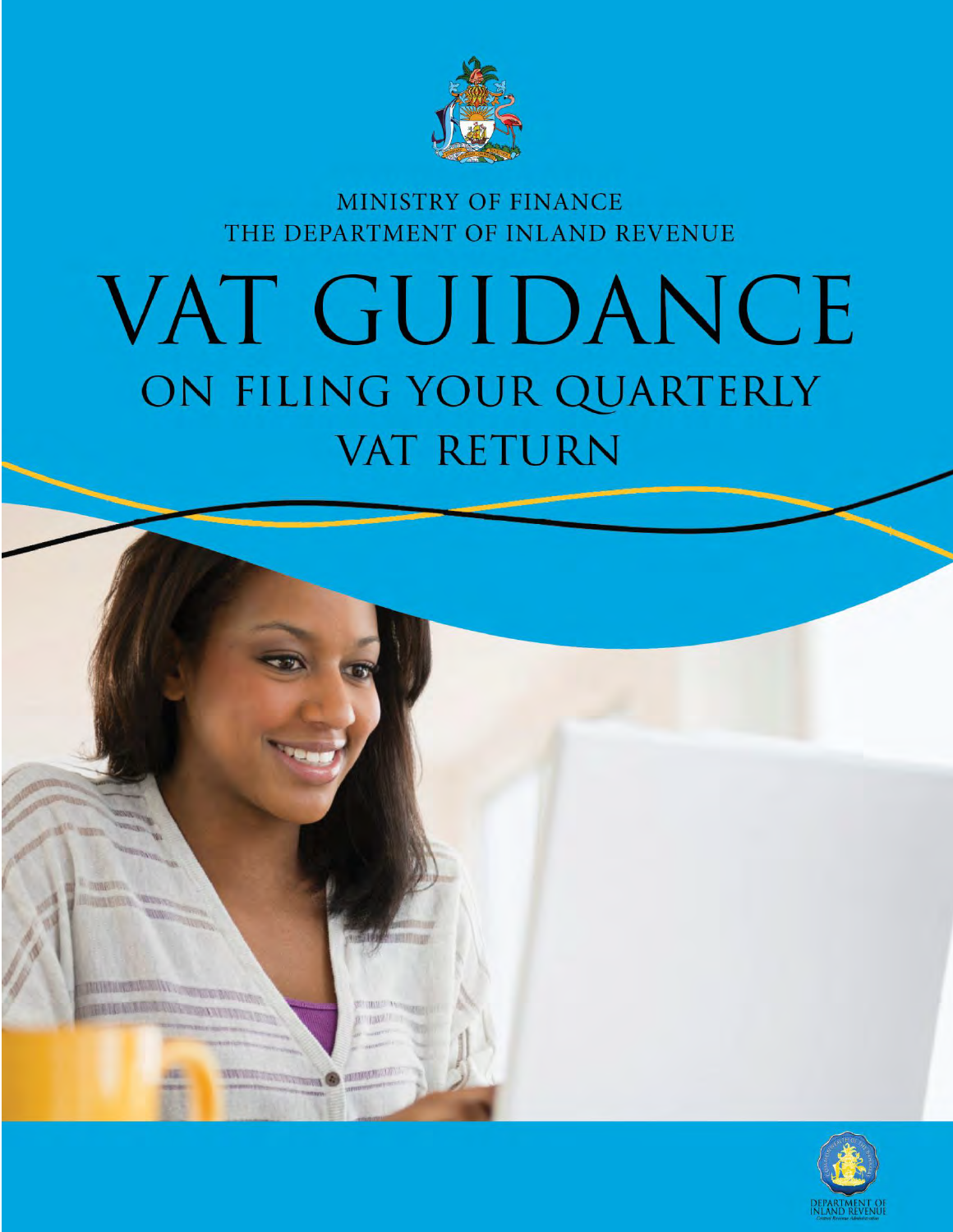#### **Introduction**

Businesses with an annual turnover of \$1 million or less are automatically approved to use the Cash Accounting Scheme to file VAT returns. Your return is due 21 days after your quarterly tax period. For example, a quarterly filer will account for VAT over the period January 1st, 2017 to March 31st, 2017, and should file a VAT return on or before April 21, 2017. With a few exceptions VAT is paid at the standard 7.5% on all bills received or issued. The following instructions are intended to guide you through the process of completing your VAT return.

**If there is a discrepancy within the Guidance Note, the law will prevail in accordance with the VAT Act, Regulations and/or Rules.**

### **A simple view of the return form**

As a taxpayer using the Cash Accounting Scheme, you will only need to complete a few applicable sections on the return form. You should pay close attention to Sections 'B' and 'C' which involves your Output Tax and Input Tax:

### **OUTPUT TAX:**

In line'L4' you will enter "Taxable Supplies at Standard Rate (7.5%) value inclusive of VAT." Line 'L10' will automatically capture your "Total Output Tax" or what you are liable to have collected.

### **INPUT TAX -- IMPORTS (if applicable):**

In line 'L14' you will enter "VAT paid on Imported Goods." In lines 'L12' and 'L13' you will have to state the values (exclusive of VAT) of imports of "capital goods & services" and of "operating inputs & other non-capital supplies".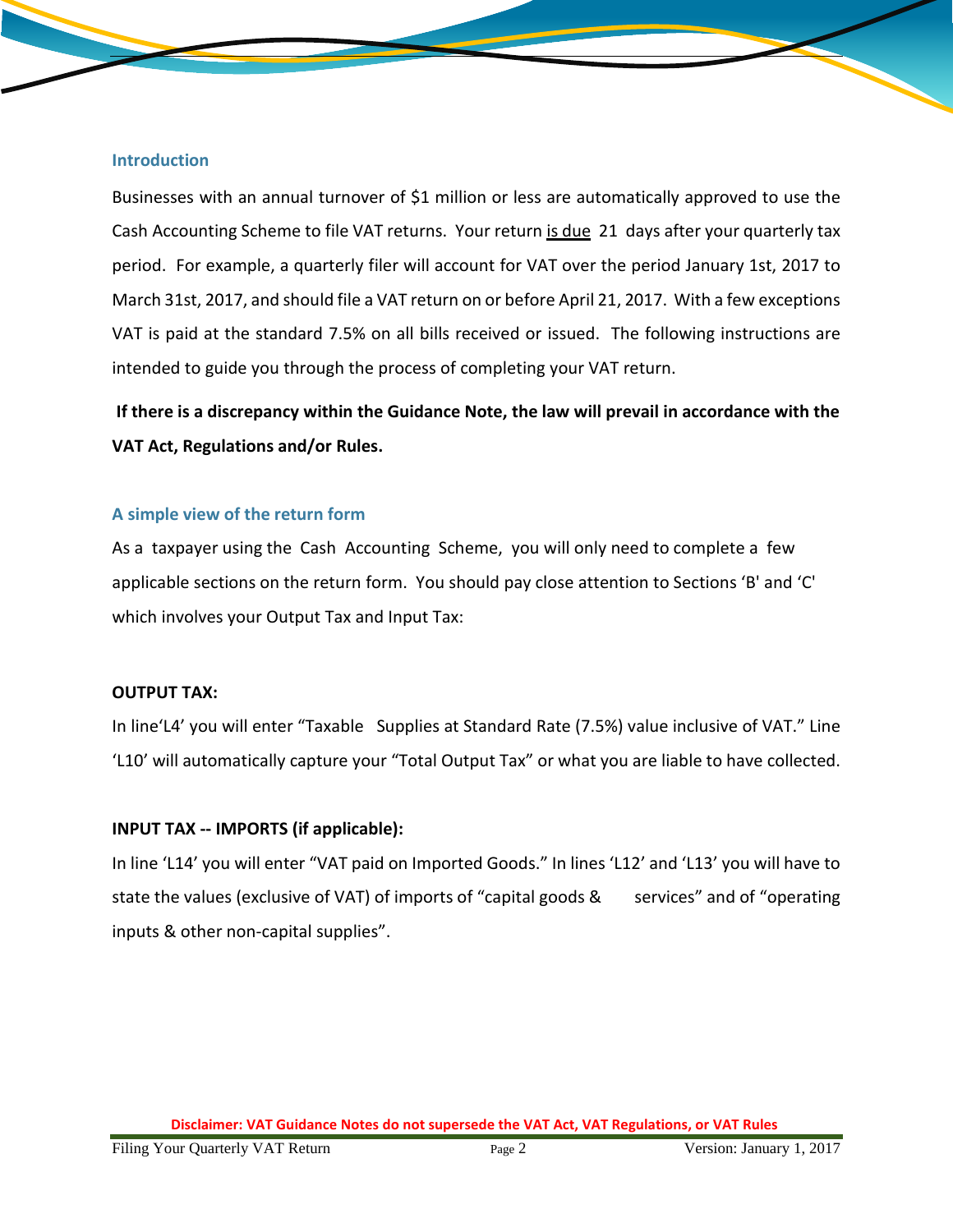#### **INPUT TAX --DOMESTIC PURCHASES:**

In lines 'L17' and 'L18', you will enter the values (exclusive of VAT) of Domestic Purchases of capital goods & services (computers, furniture, equipment, etc.,) and of "operating inputs & other non-capital supplies."

In line'L19' you will enter the corresponding VAT paid on all domestic purchases.

### **INPUT TAX -- TOTAL:**

Add your input taxes on imports to your input taxes on domestic purchases, and enter this amount in line'L24'. This is your VAT amount that is "directly attributable to taxable supplies..." It should equal the amount automatically calculated by the VAT online system in line'L20'. You can deduct this amount from VAT collected on revenues before you make a payment to the government.

### **How much will you owe?**

VAT Liable from Sales Receipts (Output VAT) (L10) (Less) VAT Paid on Purchases and Imports (L20) (Equals) VAT you must pay to Government (L31)

Note: You may be entitled to a refund if "VAT paid" exceeds "VAT Liable" from a sale. See example below.

| VAT                 | $\mathcal{R}$ |
|---------------------|---------------|
| Output tax on sales | 9,750.00      |
| $($139,750 * 3/43)$ |               |
| Less Input tax      | 7,500.00      |
| $($4500 + 3000)$    |               |
| VAT payable         | 2,250.00      |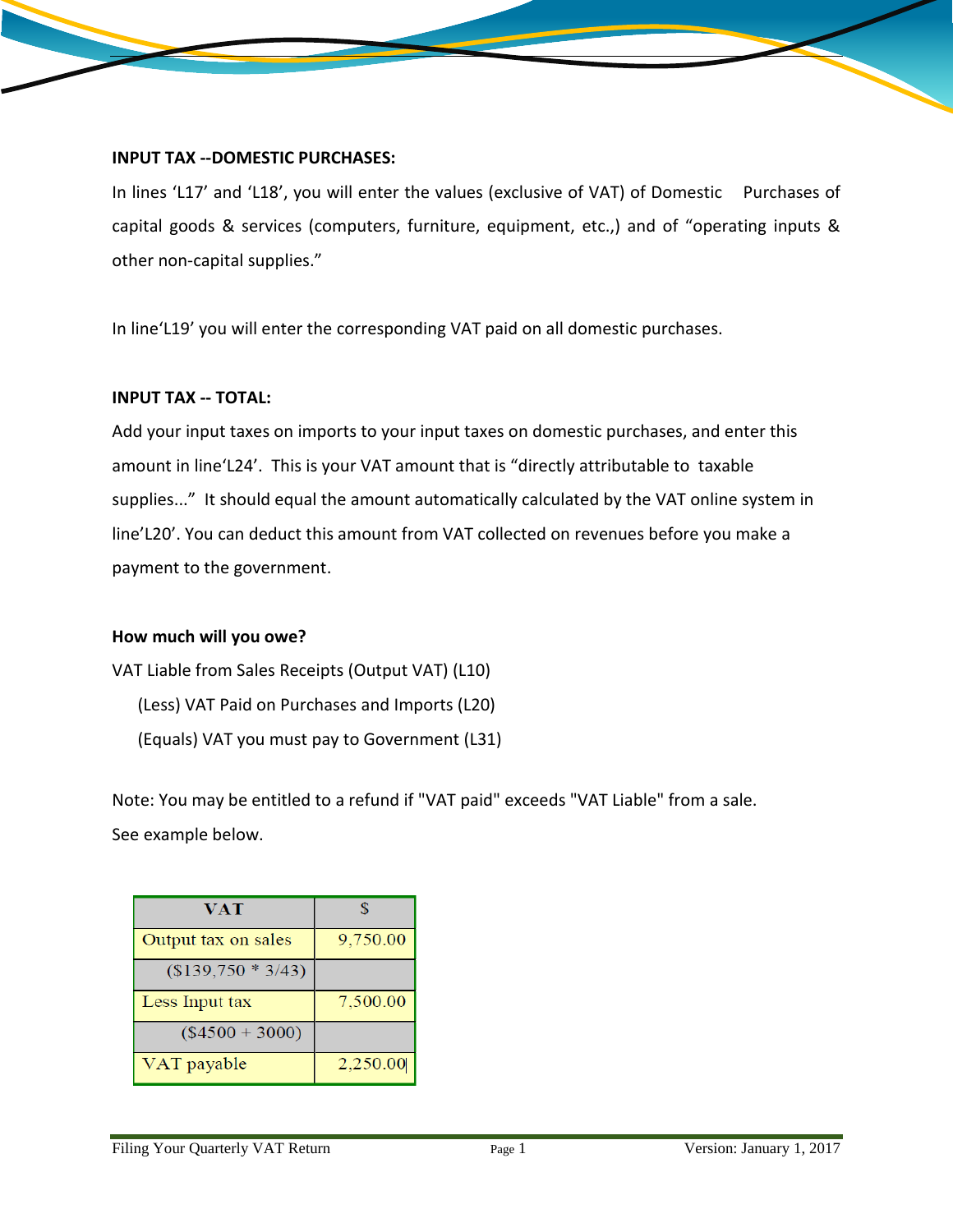#### **Completing your returns**

## *Step 1: Assemble your records*

Prior to filing your VAT return, you should maintain an organized account of all records as this makes for an easy filing process. These records should include:

i) A list of all receipts and records for payments that you made to other VAT registrants during the quarter. Only bills received after January 1st, 2017, on which you paid VAT, are eligible for consideration.

ii) A list of all receipts paid for goods imported through Customs on or after January 1st, 2017.

iii) A summary of all payments received by you for sales made or services performed during the quarter. Only collections for billings issued on or after January 1st, 2017 should be reported.

### *Step 2: Compile your return*

If you maintain an ample electronic accounting record your computer system should be able to generate this information. If not, you can use the three simple excel spreadsheets available on the government's website to compile the information.

i) In section 'B' of the VAT return (output VAT), you must report your total sales and VAT collections. Calculate your "taxable supplies" inclusive of VAT, by adding all payments received during the quarter. If you need help calculating these totals use the first worksheet (Sales) in the excel file. Remember to exclude collections on bills issued for services or goods delivered before January 01, 2015. Report your total in line 4 of the Output Tax section of the return form.

ii) In section 'C' of the return form (Input Tax), you must report separately your total VAT paid to other VAT registrants and the sum of other payments excluding VAT. All VAT paid to local suppliers should be reported in line 19 (L19), which corresponds to "VAT paid on Domestic goods and services". Use the second excel worksheet (Local Purchases) to assist you.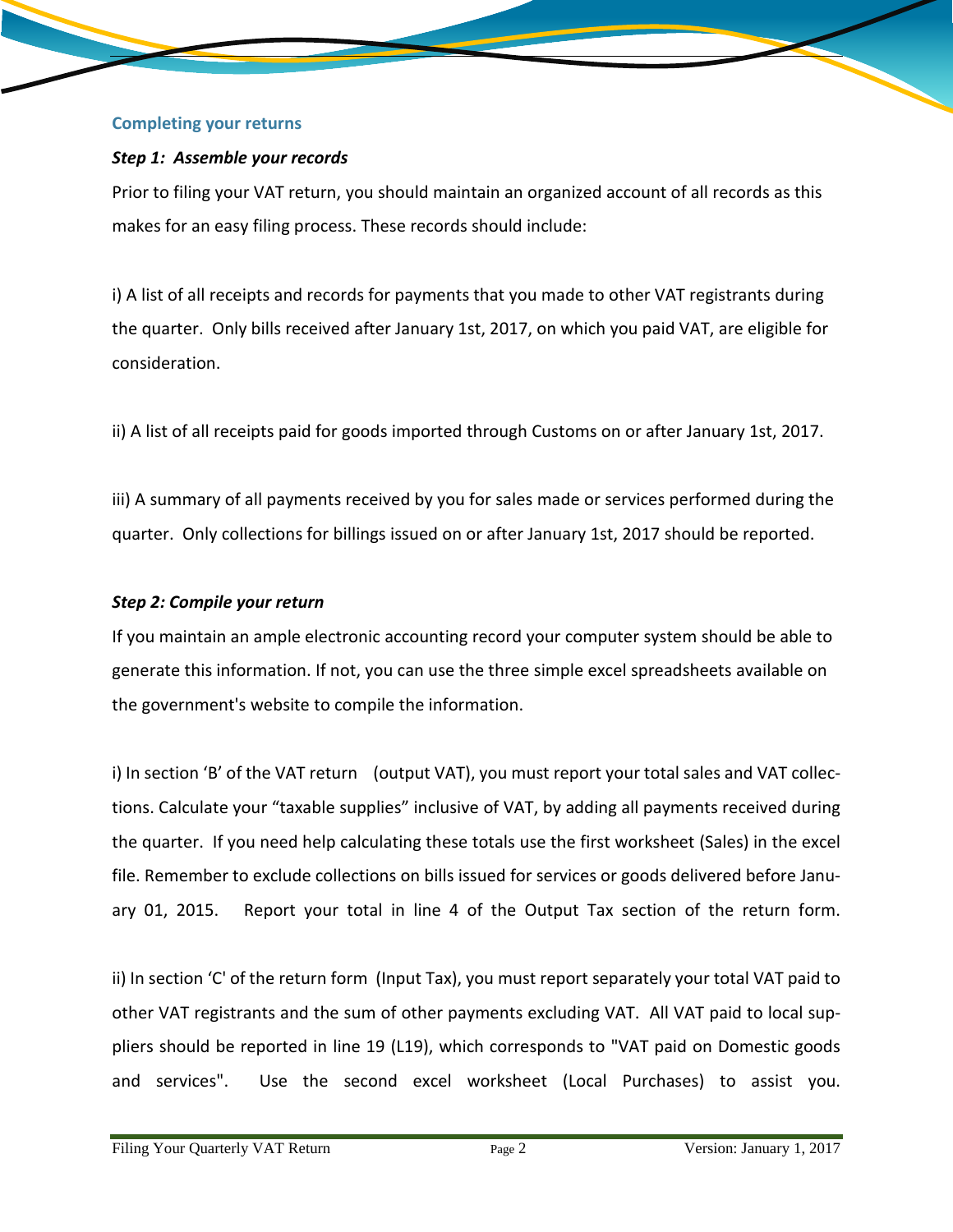iii) Report the value of your local purchases, also from the second excel worksheet (exclusive of VAT) on line 18 (L18), which corresponds to the "Value of Domestic Purchases of operating inputs. If you are able to indicate purchases of any capital goods that were made, such as computers, machinery, and office equipment, this amount should be entered in line 17 (L17).

### *Quick check:*

*Did you import any items during the quarter? If so, use the third excel worksheet (Imports) to compile this information. Place the value of all VAT payments to customs in line 14 (L14), corresponding to "VAT paid on imports". Report the value of the imports (excluding VAT) on line12 (L12), for imported "capital goods" and on line 13 (L13)place the value of "imports of operating goods*

iv) The VAT online system will now calculate your total allowable credits. This will appear on line 20 (L20) of the electronic form. You should re-enter this amount on box 24 (L24), to confirm that it is the total amount of credit that you can claim.

# *Step 3: The Final Checklist*

You are nearly done. As a quarterly filer on the Cash Accounting Scheme you do not have to provide any other information on your return unless one or all of the following apply:

i) You have exports of goods or services that were zero-rated for VAT. You can use an excel worksheet 4 (Zero- rated) and report this total in line 1 (L1) of the VAT Return form.

ii) You made exempt supplies. This total should be reported on line 2. This will only be true in a limited number of cases, such as for education institutions, charities, local financial institutions, and special care facilities for the elderly, disabled and children in need. If you made exempt supplies, the total amount of input credits allowed will be reduced.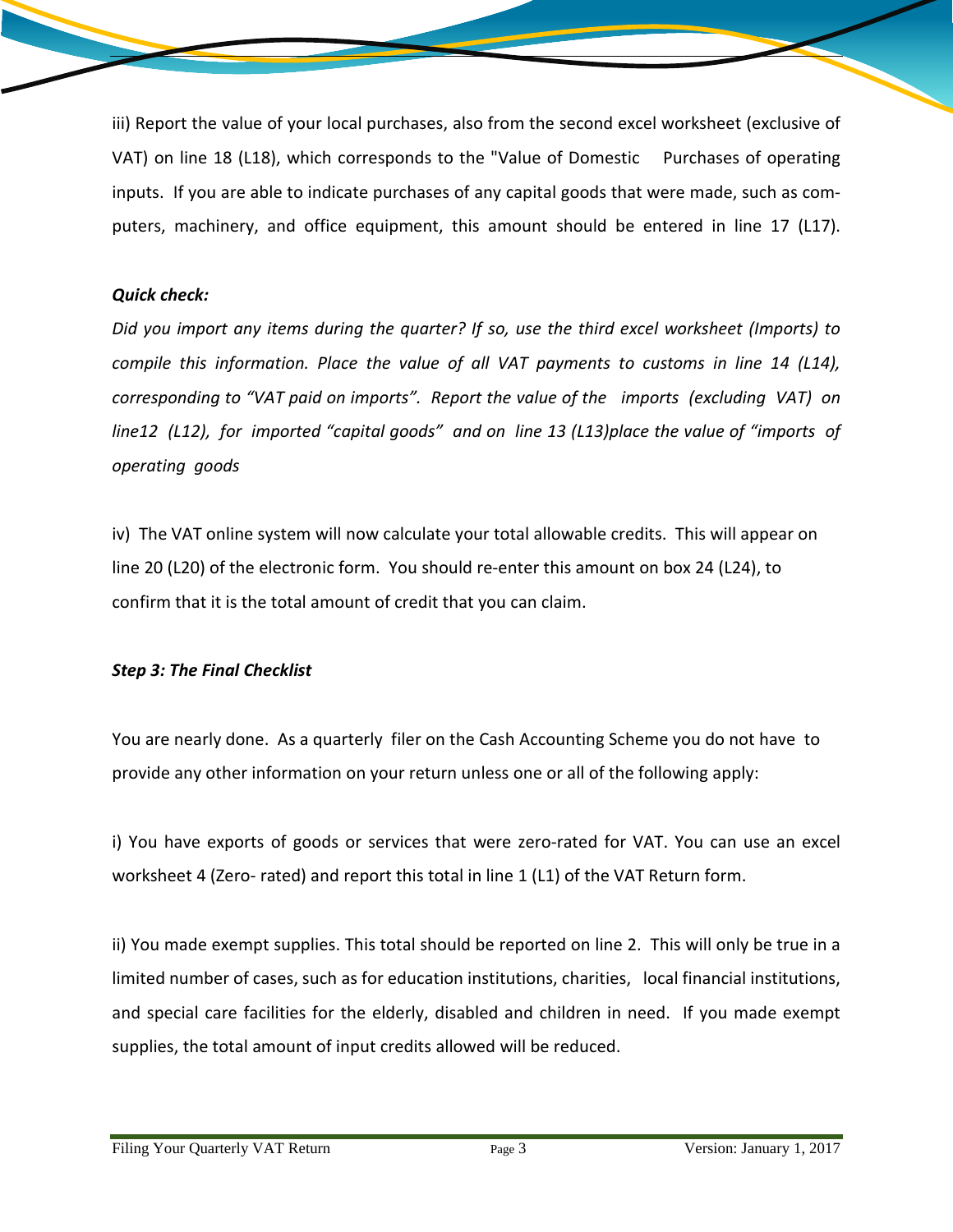Use the VAT Apportionment worksheet (Form 32e) to identify how much of your credits will be apportioned (or pro-rated). Enter this total in line 22 (L22). If you subtract this amount from the total VAT paid on domestic purchases and imports" (L20), it will give you an adjusted figure that should be entered in line 24 as credits that can be claimed directly. The VAT software will now make the final calculation of your adjusted and allowable input credits.

iii) You are a Grand Bahama Port Authority Licensee, who made bonded sales on which VAT did not apply. This total should be reported on line 3.

### *Step 4: Submit your return.*

Follow the online instructions to submit your return. Take notice of the amount of VAT that you must pay to the Government or the net amount to which you are entitled.

## *Step 5: Make your payment.*

You can make payments through your local bank or use your bank's online system.To avoid fines and penalties submit your return and make your payment on or before the  $21<sup>st</sup>$  day of the month in which the return is due.